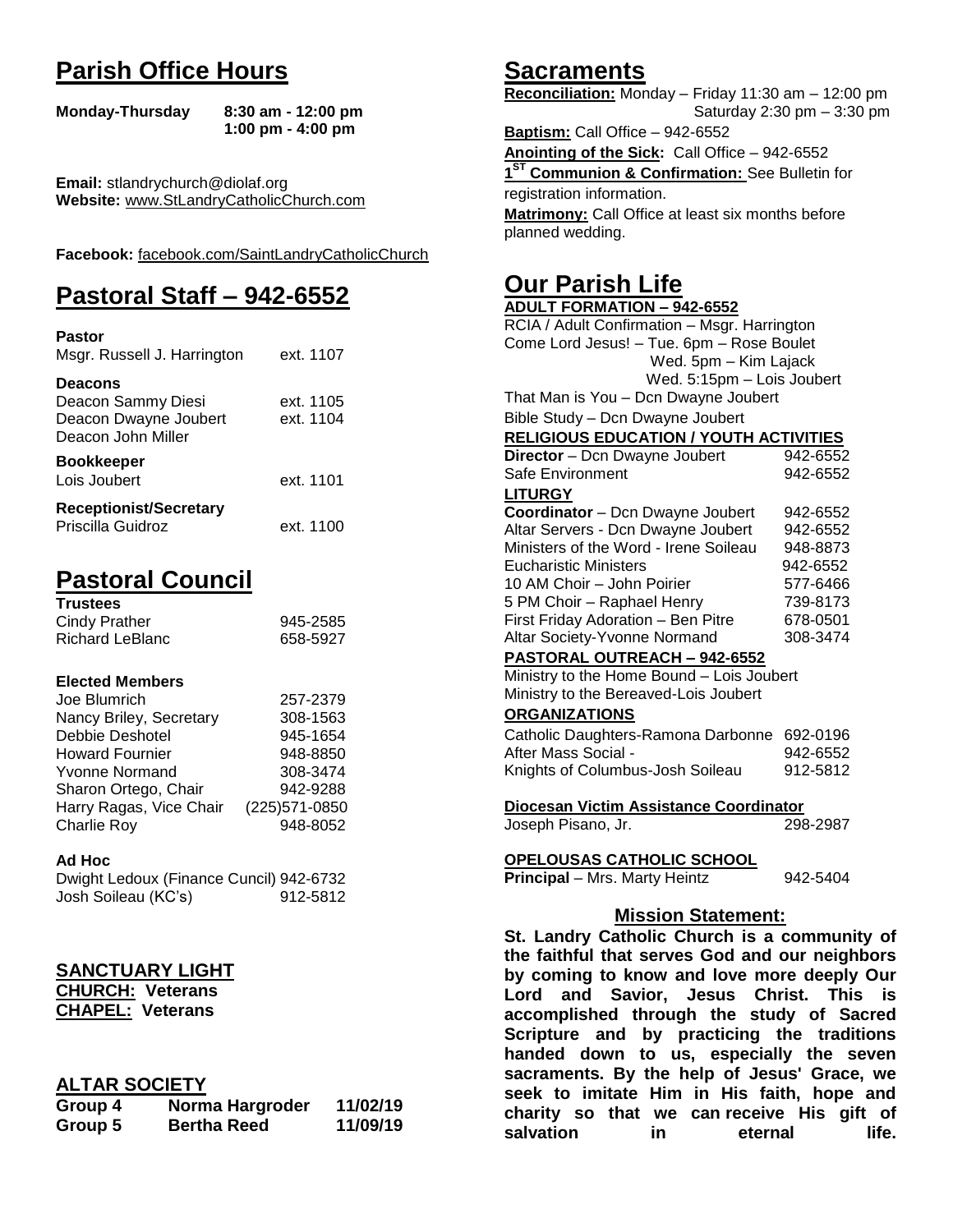**Volume 68, No. 44 –** *Thirty-first Sunday of Ordinary Time* **– November 03, <sup>2019</sup>**

# *From the Desk of Msgr. Harrington…*

Unfortunately, it is much too easy for many of us to readily identify some story, incident or event from our past that would be considered traumatic. The power and intensity of this trauma or series of events define our inner selves, which impact our outer selves. The event hits us at such a profound level of our being that many find it difficult to consider the possibility of healing. We react in such visceral, primitive ways which threaten our physical and spiritual well-being. Our emotional and spiritual happiness is held hostage by the terror of the original trauma.

The pain experienced at the time of the traumatic event is so sharp it slashes through our hearts and leaves us shredded and broken. What is perceived as traumatic for some is not always seen as such by others which feeds the energy of the trauma and compounds the isolation and sense of futility. Reality is now seen through the lens of intense hurt and alienation. This is sometimes referred to as the 'traumatization' process; a potentially destructive process engaged to try to deal with the original trauma. This process opens the door for addiction(s), self-blame/self-condemnation, the inability to forgive others or oneself, the re-animation of the traumatic event which can develop into Post Traumatic Stress Disorder. This process can be lethal.

I wish there were easy answers for everyone who gets lost in the darkness. I wish there were a magic wand that could wave away all the hurt, all the sadness, all the shadows. If God could only fix all of us so that we only knew joy and happiness, peace and tranquility. If God would just remove all the evil of this world and stop all this pain from happening in the first place then we wouldn't have to deal with it.

We don't live in Eden or heaven. We live on earth, in the world. We are earthen vessels, vulnerable to being shattered. But we are earthen vessels filled with grace. We are never abandoned to the world, and that's what we often forget. There is not only light at the end of the tunnel, there is light IN the tunnel. The incarnate God, the Word enfleshed in our being holds tight to our hearts. We are in His firm grasp, and there is no letting go. As St. Paul reminds us, there is no separating us from the love of God in Christ Jesus. A separation simply cannot happen, will not happen.

When Jesus came into the world as a human person, He chose to enter our shadows to bring His light. We see ourselves at times lost and aimless, victims of a cruelty that is not of our making. It is in that shadow world where He loves us most. He chooses to enter our 'lostness' to bring us home to Himself, the true center of who we are. He blends our cross into His to draw us ever closer to Himself. His hands are nailed to the cross we carry. His blood stains the burden that is ours.

The journey we make into the traumas of our lives, we do so with the knowledge that He is with us in the journey. We look at our broken self, not with skewed lens of trauma or residual shame, but with His true vision of us. We look at our self with genuine love, not pity. We look at our self as He sees us, beloved and treasured. This love of Jesus redefines us. It sets us on a new path. We are no longer powerless victims to our past, but free to be open and receptive to His re-creation. In the most horrendous part of our experience, He holds us with that firm grip, that fierce love that does not judge, but saves; it does not surrender us to the shadow but lifts us to grace and redemption. He enables us to see that we are truly beautiful, especially when we believed our past to be completely ugly and vile. He whispers over and over again: "I am with you always. Let me grace you into life."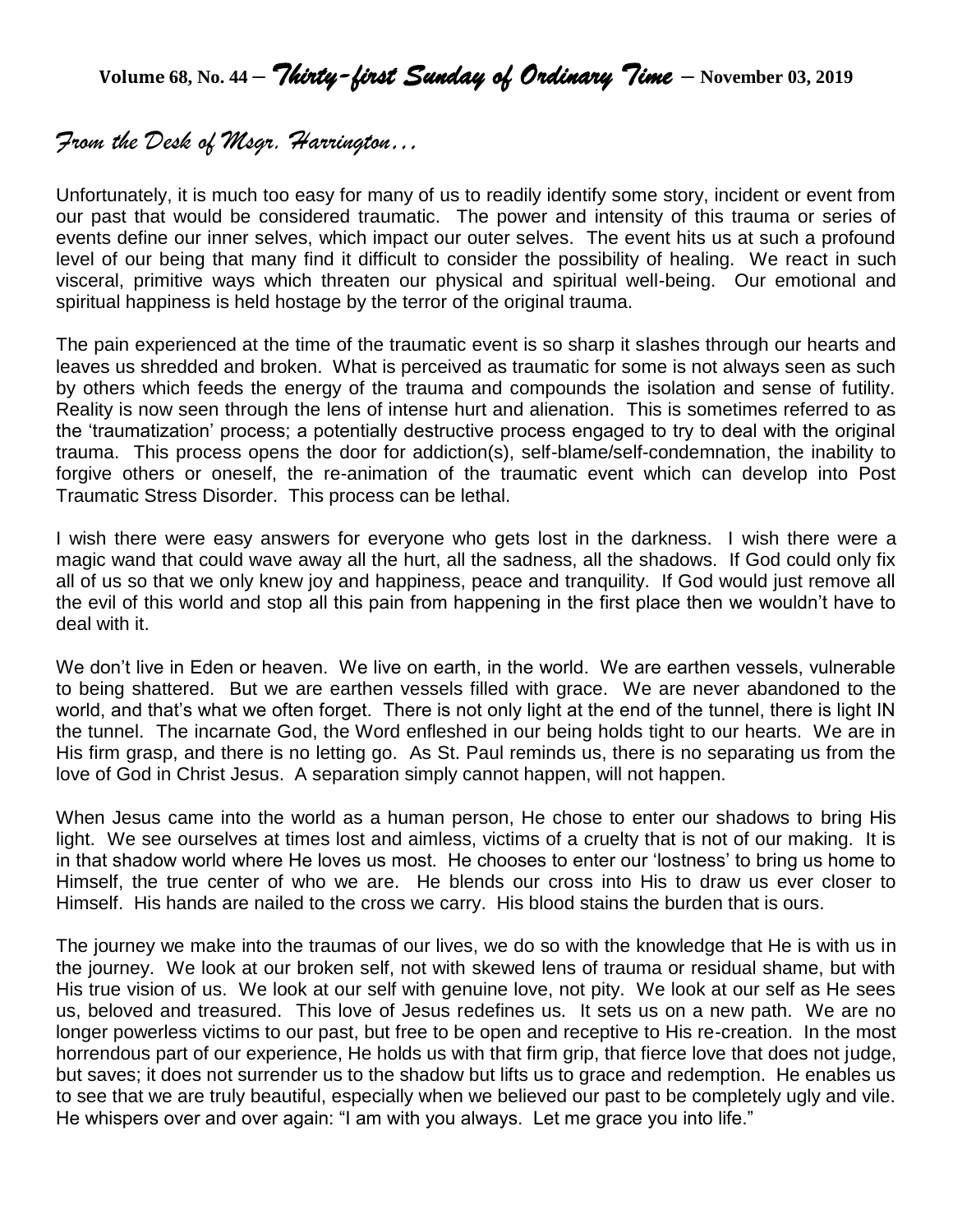#### **POPE FRANCIS' INTENTIONS –**

**NOVEMBER - Dialogue and Reconciliation in the Near East -** That a spirit of dialogue, encounter, and reconciliation emerge in the Near East, where diverse religious communities share their lives together.

#### **OFFERTORY COLLECTIONS –**

**October 27, 2019**

| <b>REGULAR</b>                  | \$8264.00 |
|---------------------------------|-----------|
| <b>GOAL</b>                     | \$9000.00 |
| Maintenance & Repair Fund       | \$50.00   |
| Poor & Needy                    | \$350.00  |
| <b>OCS Foundation</b>           | \$1014.50 |
| <b>Maintenance Endowment</b>    | \$20.00   |
| <b>Bishop's Services Appeal</b> | \$10.00   |
| <b>Christmas Flowers</b>        | \$15.00   |
| Thank You for Your Generosity!  |           |

#### **2nd Collection**

**11/03/19** – Maintenance & Repair Fund **11/10/19** – No 2nd Collection

#### **REMINDERS FOR THE WEEK Sun. – 11/03**

#### **Mon. - 11/04**

| 10:00am | <b>Bible Study</b>        |
|---------|---------------------------|
| 6:00pm  | Rosary @ Lafleur Monument |
| 6:00pm  | <b>Bible Study</b>        |
|         |                           |

#### **Tue. - 11/05**

| 9:10am | <b>OCS Mass</b>   |
|--------|-------------------|
| 6:00pm | Come, Lord Jesus! |

#### **Wed. - 11/06**

| 6:00am             | TMIY              |
|--------------------|-------------------|
| 5:00 <sub>pm</sub> | Come, Lord Jesus! |
| 5:15pm             | Come, Lord Jesus! |

#### **Thu. - 11/07**

**Fri. - 11/08 – Office Closed**

**Sat. - 11/09**

**8:00am** Mass Valentin Chapel

**\*The Rosary is prayed immediately following each Weekday Mass.**

# **READINGS FOR FAITH SHARING**

## **Thirty-first Sunday in Ordinary Time**

**Wis 11:22-12:2** The Lord has mercy on all. **Psalm 145** "I will praise your name for ever, my king and my God."

**2 Thes1:11-2:2** May the name of Christ be glorified in you and you in him.

**Luke 19: 1-10** Jesus came to seek and save what was lost.

Today let us put ourselves in the shoes of Zacchaeus, so eager to see Jesus that he climbed a tree to see over the crowd. Jesus is with us today, in our neighbor, In our midst as we gather together In his name, and in the bread and wine we offer as it is blessed and broken. We don't need to climb a tree, yet we may find him difficult to see. Let us pray today for the eyes of Zacchaeus, eager to see Jesus wherever he can be found.

# **PRAY FOR OUR SEMINARIANS**<br>-Michael Vidrine St. John, Melville

**-Michael Vidrine<br>-Trev Fontenot** Sacred Heart of Jesus, VP<br>OLOGC. LC **-Garrett Broussard** Father, in your plan for our salvation you provide shepherds for your people. Fill your Church with the spirit of courage and love. AMEN.

#### **PRAY FOR A PRIEST EACH DAY**

| Sunday, 11/03        |
|----------------------|
| <b>Monday, 11/04</b> |
| Tuesday, 11/05       |
| Wednesday, 11/06     |
| Thursday, 11/07      |
| <b>Friday, 11/08</b> |
| Saturday, 11/09      |

**Bp. J. Douglas Deshotel Monday, 11/04** Bp. Emeritus Michael Jarrell **Fr. Francois Sainte-Marie, MIC Fr. Garrett Savoie Fr. William Schambough** Fr. Gary Schexnayder Fr. Paul Schott, SJ

Eternal Father, we lift up to You, these and all the priests of the world. Sanctify them. Heal and guide them. Mold them into the likeness of Your Son Jesus, the Eternal High Priest. May their lives be pleasing to You. In Jesus' name we pray. AMEN

#### **AFTER MASS SOCIALS**

**Each Sunday, following the 8am and 10am Masses we gather in the South Sacristy of the church for coffee & donuts and FELLOWSHIP! Everyone is welcome! Please use the outside entrance near the southeast corner of the church. Please do not enter through the sanctuary. Please, NO FOOD in any other area of the church.**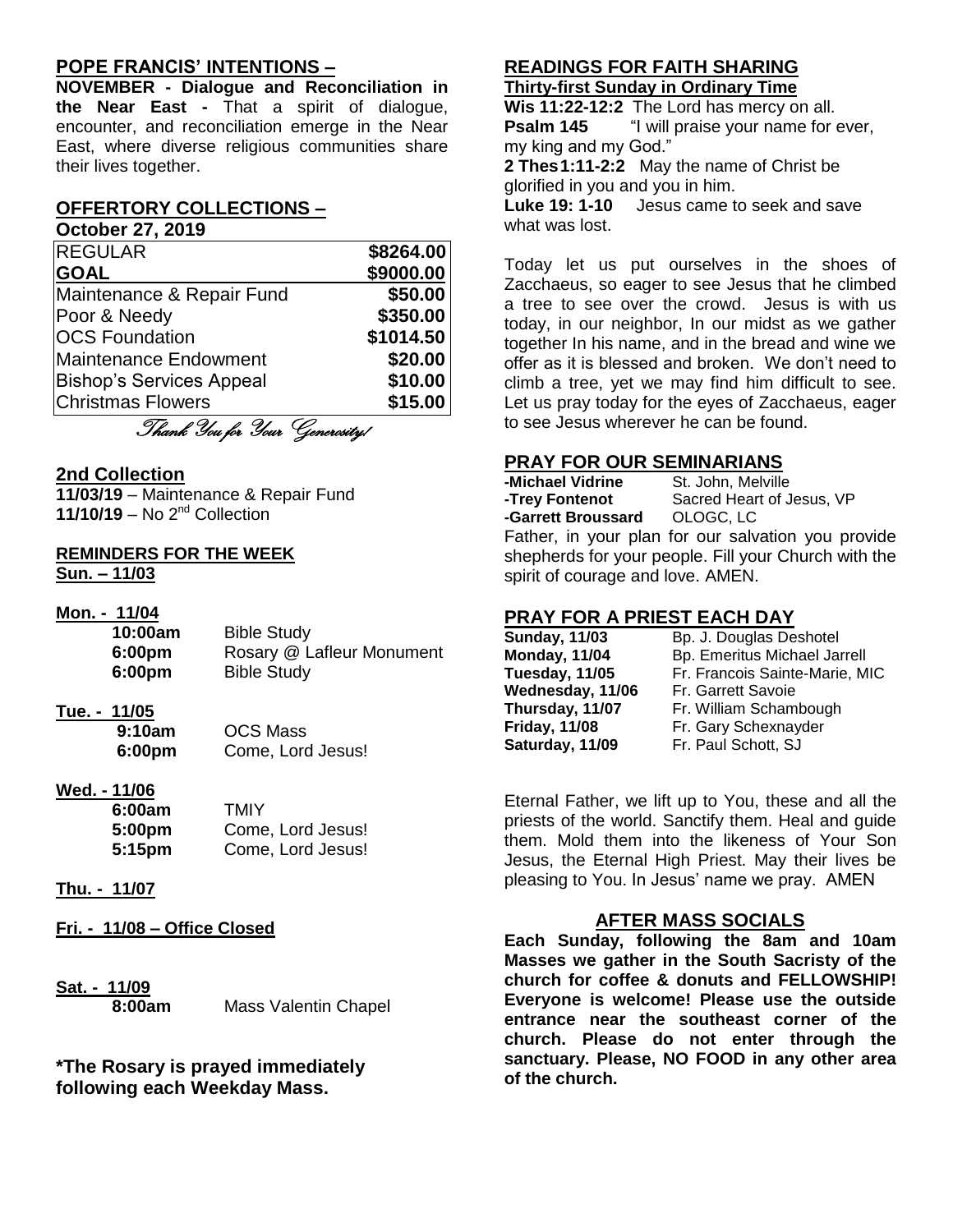### **MASS INTENTIONS**

#### **Saturday, November 02**

**4:00pm** Roy & Justine L. Elder Family; Drucella Fruge' Harper; Leroy & Elia Huguet; M/M Robert Going Sr. & Families; Norris Leger, Toby & Winnie Lalonde & Family; William & Thelma C. Lavergne; Carolyn M. Bertrand; Danny & Anna Richard; Billie, Derbes & Hilda Soileau; Neal Whipp Family & Fr. Joseph C. DeLuca; Joseph N. "Bootsy" Wyble (DA); Frank & Marguerite Miller; Patrick Murray Labbe; Ross Hulin; Frilot Family; Come, Lord Jesus Groups; Souls in Purgatory; Thomas Johnson, Sr.; Robert (Bob) Chachere; Elizabeth Thomas; Joe DeJean; Charles F. Going & Wm. Hatch Families; Rebecca "Becky" Sylvester; Fernando & Lucilia Melo; Paul Johnson, Sr.; Thomas B. Schexnayder; Madelyn McKinney; Clement Ned, Sr. (DA)

#### **Sunday, November 03**

**08:00am** Youle, Therese & John Ray Fontenot and Martin J. St. Amand; Eva Arnaud; Bernel, Arthur & Eva Fontenot; James E. Martin; Tricia Dartez (BD); M/M John, John Jr., Jacob & Michael FaKouri; Lillian M. Hooks

**10:00am** Malcolm "Slick" & Margaret Martin; The Sick & Dying; Marty Ortego Family; Harriet H. Doucet; Lawrence Kelly & Darius & Zetta Deville; M/M Lee Martin, Jon Martin & Loray Martin Bertrand & Rita Darby; Nita & J. Y. Bordelon Sr.; Lee & Beverly Faul & Mark Capone Jr.; William "Billy" H Jarrell, Jr.; Carol, Joyce & Baby Ortego; Lou Ella Fontenot Soileau; Stephen

Taylor; Kermit Christ; M/M Emillian Bodin & Joyce Lagrange; Anna Lee Doucet Beadle; Daniel Beaugh

**5:00pm** St. Landry Church Parishioners **Monday, November 04**

**12:05pm** Martin Sr., Angela, Martin Jr. & Wilda Cosgrove; Arthur (DA) & Eva Roy; Robert "Chris" Christopher Fields; Nita & J. Y. Bordelon Sr.

### **Tuesday, November 05**

**12:05pm** Billie (DA), Derbes & Hilda Soileau, Guy (DA) & Hattie J. Elder; Nita & J. Y.

#### Bordelon Sr.

#### **Wednesday, November 06**

**12:05pm** Chris Fontenot (BD); Nita & J. Y. Bordelon Sr.

#### **Thursday, November 07**

**12:05pm** Carroll Joubert (WA); Lonnie T. Ortego, Jr.; Nita & J. Y. Bordelon Sr.

#### **Friday, November 08**

**12:05pm** Nita & J. Y. Bordelon Sr.; Thomas B. **Schexnayder** 

#### **Saturday, November 09**

**08:00am** Nita & J. Y. Bordelon Sr.

### **PRAYER INTENTIONS**

Laurey Andrus, Rena Mae Angelle, Dannie Ardoin, Brenda & Dennys Baird, Camden Barnard, Victoria Barron, Eric Baquet, Mona Bernard, Rada Bono, Derek Bourque, James Buford Bergeron, Paula Bienvenu, Robert Bienvenu, Elaine Billeaudeau, Marty Billeaudeau, Randy Bordelon, Ricky Bordelon, Alexandra Boudreaux, Mildred D. Boudreaux, Joan Brady, Eden Broussard, Tammy Broussard, Nico Campbell, German Cardoza, Cameron Karle, Ronnie Collette, Betty Cormier, Leroy Darbonne, Glenda G. Darbonne, Christopher Darby, Angie Dejean, Barbara Dopson, Lee Dubuc, Wanda Dupre, Glyn Durio, Willie Mae Emonet, Johnny Fontenot, Brandon Fuselier, Glenda Gaudet, Albert Going, Robert Going, Jr., Sarah Groth, Amelia Guillory, Gabrielle Hanson & Family, Norma Hargroder, Jeanette Harville, Carol Hebert, Scott Hebert, Eva Herbert, Corrace Hollier, Yola Huckaby, Rosalie Jackson, Bryan Fontenot, Jo Ann Jones, Leon Khan, Joyce LaCasse, Charles Kenneth Lalonde, Sr., Vergie Lanclos, Lisa Leblanc, Jenny Ledoux, Ronald Leger, Ronnie Leger, Sawyer Leger, Paul Leleux, Margie Lintzen, Cassandra Marceaux, Malcolm Marcus, Kathy Martin, Verna Martin, Heather E. Matt, Sidney Matt, Taylor Morales, Glenda Moreau, Larry Moreau, Catherine Ned, Julia Ortego, Gene Paillet, Mary Paillet, Elliot Pavlovich, Belle Pitre, Glenda Pitre, Michelle Poulet, Butch Richard, Gerald Roy, Emery Richard, Jessie Richard, The Keith Richard Family, Geneva Scallon, Pap Roy, Betty Slaughter, Jason Sonnier, Elaine Soileau, Ronald Speyrer. Fred Stafford, Andrew Stelly, Audrey Stelly, Andrew Tarleton, Richard Tatman, Ervin Thibodeaux, Margaret Thibodeaux, Brett Walker, Augustine Wilson, Brad Woodel, Evelyn Wyble, Caleb **Zachary** 

**(It is diocesan policy that we must have permission from any individual that is to be placed on the list of intentions prior to their name being listed.)**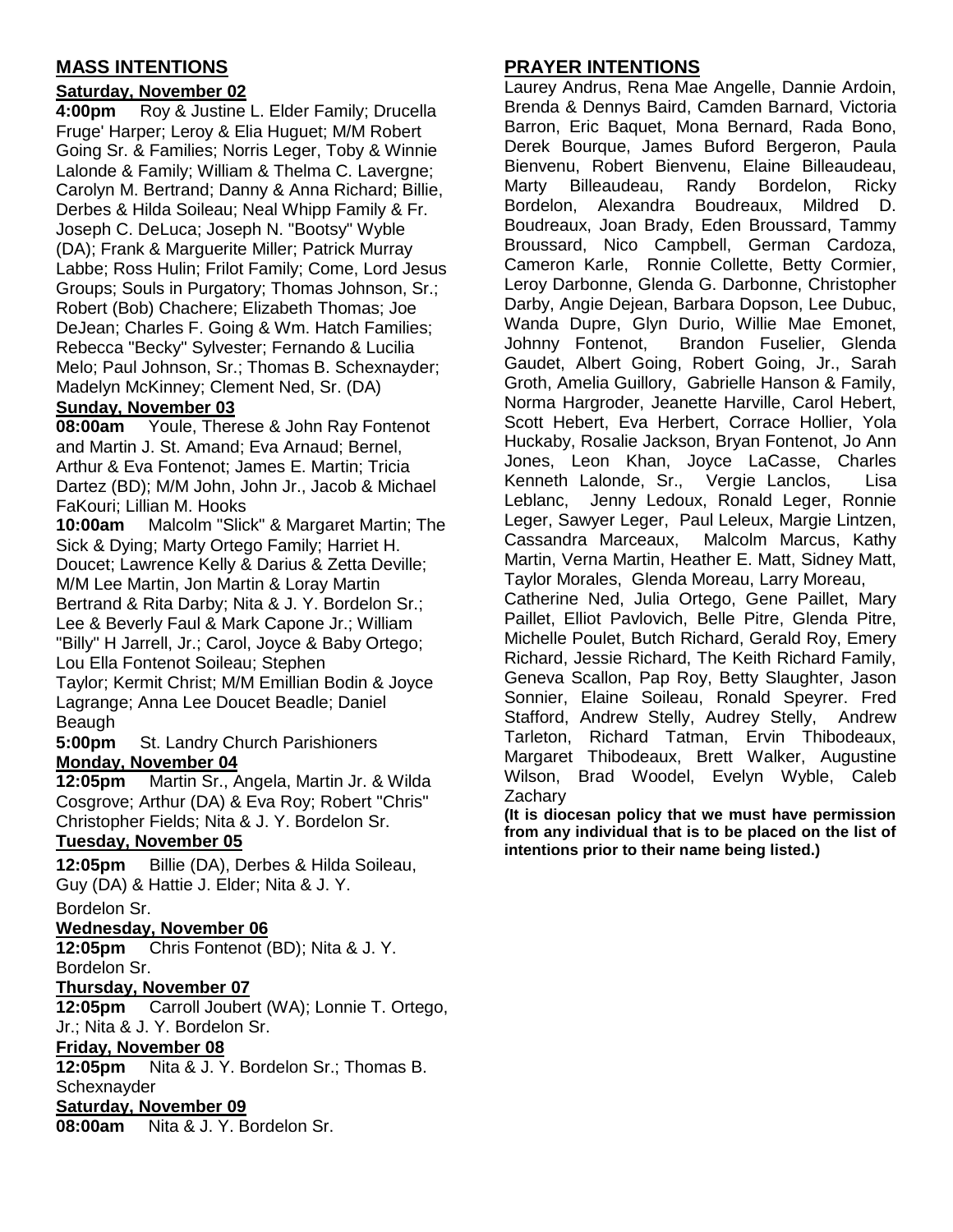### **VETERANS**

**On November 9th, during our Saturday anticipated Mass, we will be recognizing our local Veteran's in a special way. Reserved seating will be provided for all Veterans past and present and there will be a brief ceremony at the Lt. Fr. Verbis Lafleur monument immediately following the Mass. Please join us as we pay tribute to our brave men and women who serve to protect our freedom!**

#### **ALTAR SERVERS**

**We are always looking for more young people who desire to serve our Lord in this very important ministry! All Students who have made their 1st Holy Communion through HS are invited to become servers… Parents contact Deacon Joubert for more information.**

#### **MUSIC MINISTRY**

**We are always looking for new voices to enhance our ministry of liturgical music! If you feel called to share your talents in this capacity, call one of our choir directors – JP Poirier (337) 577-6466 or Rafael Henry (337) 739-8173, or call the parish office and someone will get with you!**

#### **CHRISTIAN LIBRARY**

**Our Parish Library of Christian Materials, located in Valentin Hall, is open on the first Friday of each month from 8:00am until Noon. With over 1200 books for you to peruse, you will certainly find something that peaks your interest! There is also a sampling of books near the church's main entrance for you to choose from. CD's and DVD's are also part of the selections available.** 

#### **ENGAGED ENCOUNTER**

**Spend a weekend away from the cares and distractions of everyday living. Attend a Catholic Engaged Encounter Weekend. The weekend is open to any engaged couple wanting to prepare for a deeper more meaningful life together in a marriage recognized by the Catholic Church according to its Church law. Upcoming weekend dates are November 8-10, January 10-12, March 6-8. For cost of weekends, other dates, and to learn more, visit our website at www.ceelafayette.org or contact Paul & Carolyn Trahan at (337)254- 8947 or (337)898-9257, or [cee.trahan@gmailcom.](mailto:cee.trahan@gmailcom)**

#### **CLJ: ADVENT**

**Prepare for the holy celebration of the birth of our Lord and Savior, Jesus Christ by participating in the** *Come Lord Jesus!* **Advent Program, a four week meditative study on the beautiful Sunday Gospels leading to Christmas. Join us as we prepare our hearts for a season of hope which will transform your Christmas into the sacred season of peace and joy that it is intended to be. Dates and times of meetings to be decided at a later date. For more information contact: Debbie Fay (337)594-8198 or Lois Joubert (337)942-6552 or (337)628-0065.**

#### **KNIGHTS of COLUMBUS**

**The Knights of Columbus, Council #1173 meets on the second Thursday of each month. Call Josh Soileau (337)912-5812 if you are interested in joining.** 

#### **ALTAR SOCIETY**

**The Altar Society meets on the second Monday of every month at 5:15pm in Valentin Hall. We are always welcoming New Members to be a part of our mission to assist in beautifying our church for the sacred liturgies. Our next meeting will be on November 11th .** 

#### **DAY OF PRAYER**

**A "Day of Prayer for Women" will be hosted by the Our Lady of the Oaks Retreat House in Grand Coteau on Tuesday, Nov. 26th. Online registration at [www.ourladyoftheoaks.com.](http://www.ourladyoftheoaks.com/)**

#### **PRAYER FOR HURRICANE SEASON**

O God, Master of this passing world, hear the humble voices of your children. The Sea of Galilee obeyed your order and returned to its former quietude; you are still the Master of land and sea. We live in the shadow of a danger over which we have no control. The Gulf, like a provoked and angry giant, can awake from its seeming lethargy, overstep its conventional boundaries, invade our land and spread chaos and disaster. During this hurricane season, we turn to You, O loving Father. Spare us from past tragedies whose memories are still so vivid and whose wounds seem to refuse to heal with the passing of time. O Virgin, Star of the Sea, Our Beloved Mother, we ask you to plead with your Son in our behalf, so that spared from the calamities common to this area and animated with a true spirit of gratitude, we will walk in the footsteps of your Divine Son to reach the heavenly Jerusalem where a storm-less eternity awaits us.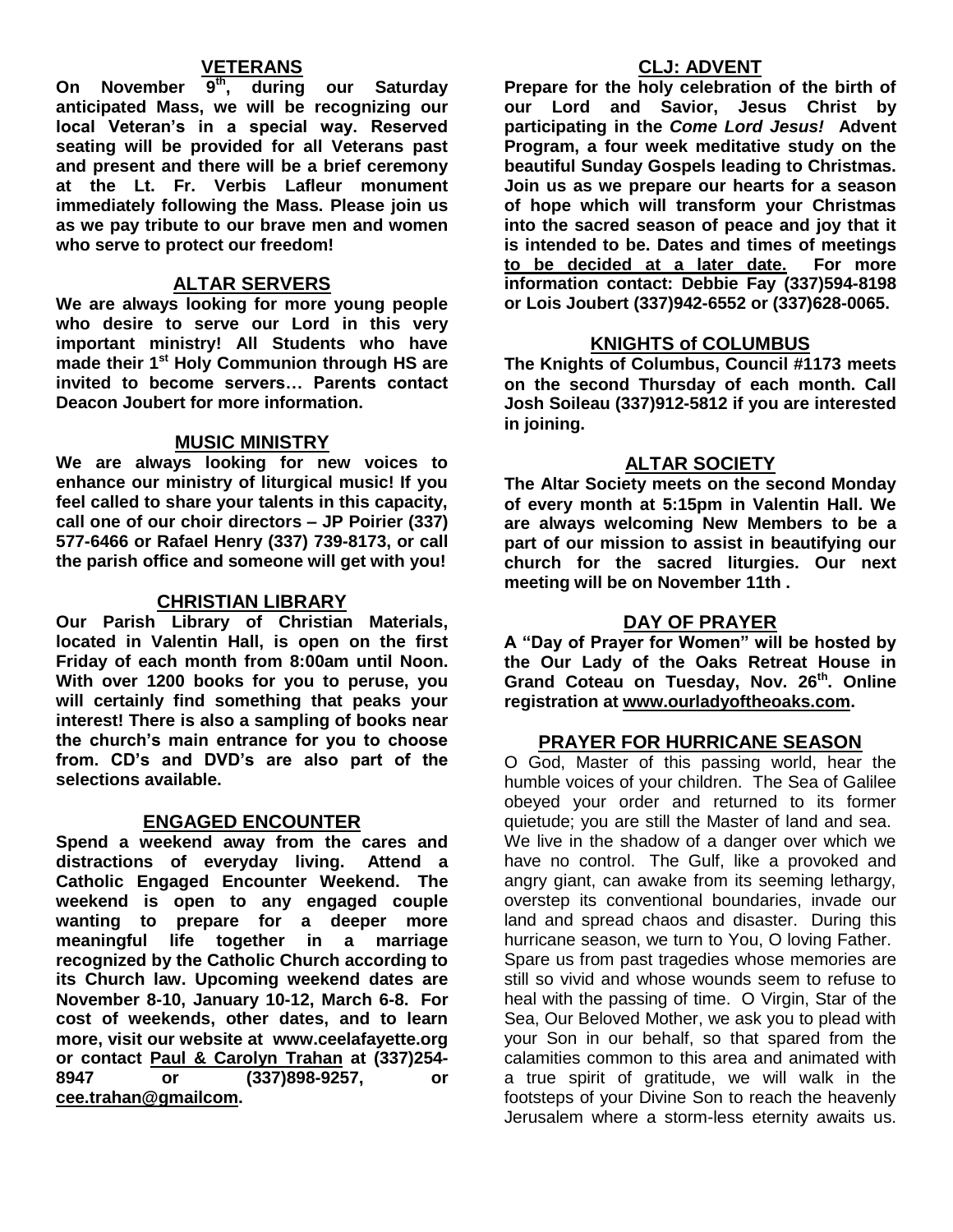### **EXTRA – ORDINARY MINISTERS**

**November 09/10**

**Saturday – 4:00pm** 

**Altar Servers:** Joseph & Mark Wilkes **Extra-ordinary Ministers of the Eucharist:**  Howard Fournier, Julie Roy, Lorna Sue Miller, Paul Leleux

**Reader:** Nelda Villery

#### **Sunday – 8:00am**

**Altar Servers:** Leigh Labrie, Beau & Ethan Stelly **Extra-ordinary Minister of the Eucharist:** Debbie Fay, Lois Joubert, Debbie Deshotel **Reader:** Keith & Yvonne Normand **10:00am**

**Altar Servers**: Sam Chachere, Hieu & Jacob Tran **Extra-Ordinary Ministers of the Eucharist:**

Paul Briley, Cynthia Guidry, Cindy Prather, Carolyn Jarrell

**Reader:** Cindy Prather, Josh Soileau **5:00pm** 

**Altar Servers:** Mark & Myles Collins

**Extra-ordinary Ministers of the Eucharist:** Glenn & Shawn LeBlanc, Marcelle Abshire, Jane Savoy

**Reader:** Gil Deville

### **OCS CORNER**

**School mass for grades 6-12 will be held on Tuesday at 9:10 am. On Friday night, the Vikings will host Westminster at 7 pm, and it will be "Senior Night" for the football players and spirit group members.** 

**OC is proud of the academic growth witnessed in the recent ACT report by the class of 2019 where the composite scores went up and are now well ABOVE the state and national averages. We are above the state in every category and above the national except for one area; and our leading progression has been in English!**

**Family and friends of Catholic education are reminded about the ongoing 2019-2020 Angel Appeal Drive. Gifts will allow the purchase of a new sound system in the gymnasium for school events. Please also mark your calendars for December 3 which is "iGiveCatholic" day, an online giving opportunity created to celebrate our Catholic faith.**